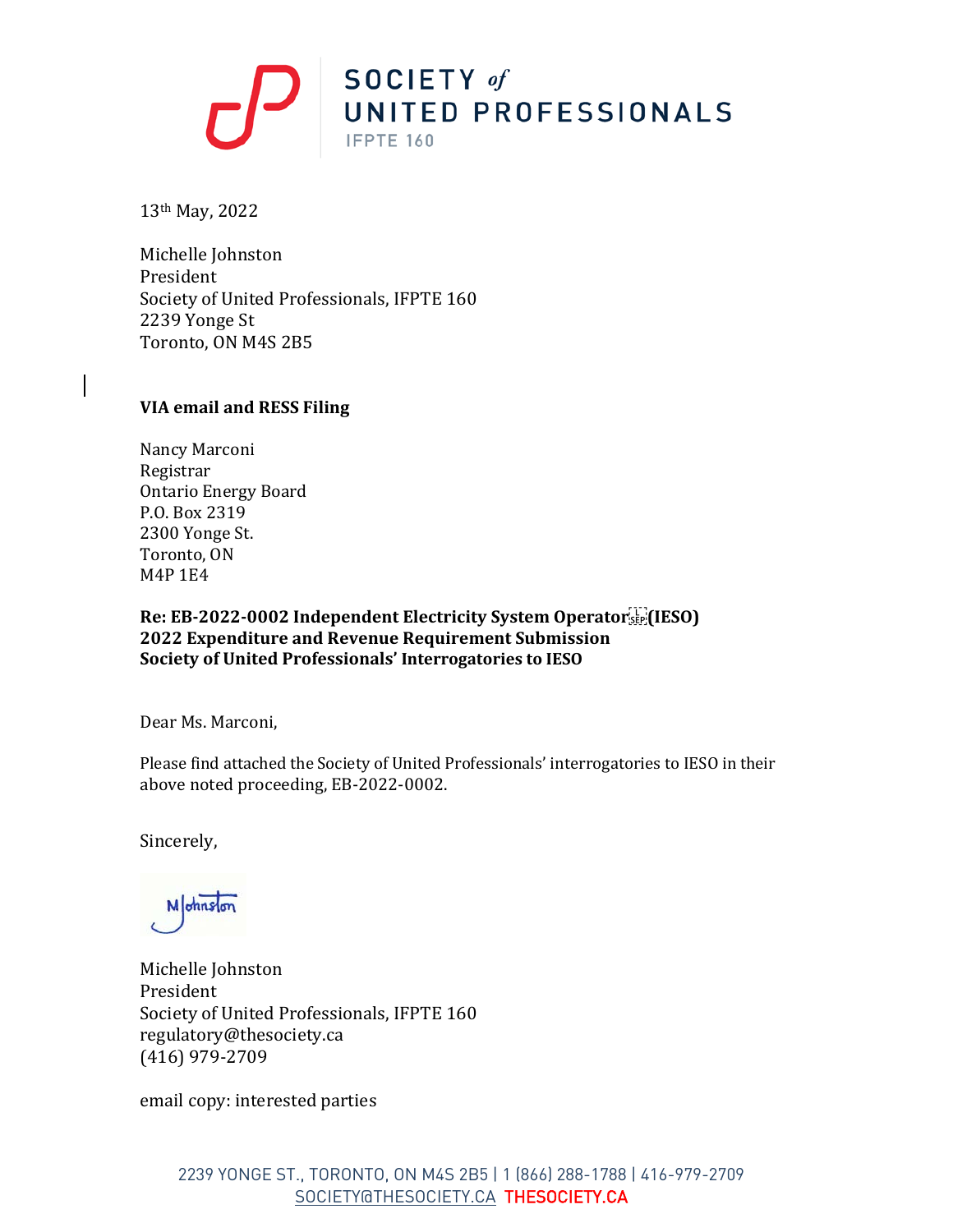# $\sum_{\text{INITED PROFESSIONALS}}$

### **SOCIETY OF UNITED PROFESSIONALS INTERROGATORY QUESTIONS**

**EB-2022-0002 Independent Electricity System Operator (IESO)**

**2022 Expenditure and Revenue Requirement Submission**

**13th May, 2022**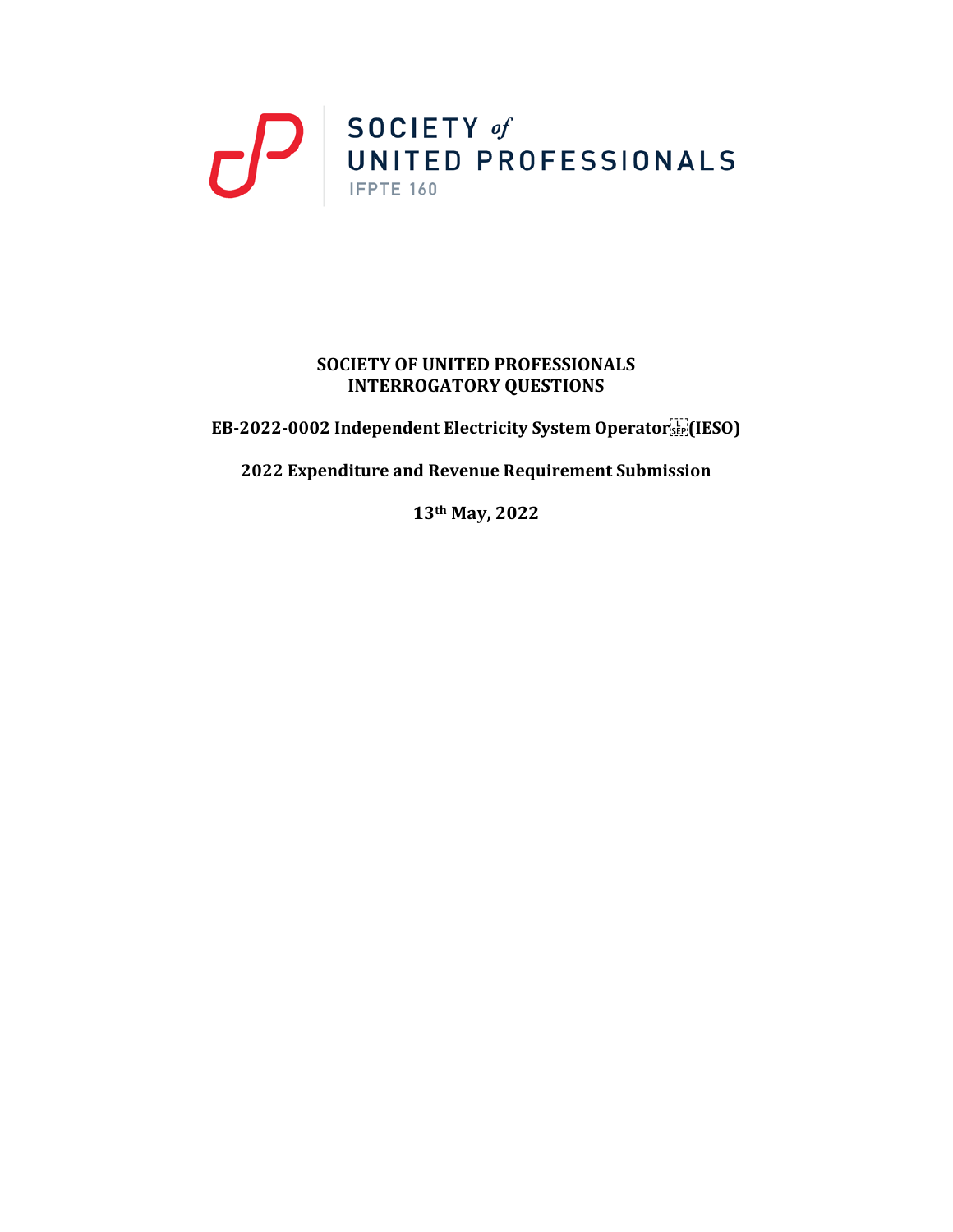## **EB-2022-0002: The Society of United Professionals' Interrogatory Questions**

## *1.0 Revenue Requirement, Operating Costs and Capital Spending*

## **1.1 Society #1**

SUP notes that Hydro One Networks Inc. (Hydro One) has recently refiled it's EB-2021-0110 five-year rate application due to forecast changes and uncertainty caused by recent inflationary trends<sup>1</sup>. SUP notes that inflation does not appear to be a specifically identified risk in the approved IESO business plan for 2022.

a) Would the IESO agree that inflation is a recently emerging risk that it needs to consider. If not, please explain why not.

b) Please comment on the impacts of known inflation since the business plan date on the IESO's forecast.

c) Please comment on which IESO capital and OM&A cost categories are at risk for further inflation (or deflation should it occur). Please provide the rationale the response.

d) SUP presumes that any unanticipated inflationary impacts on the IESO's 2022 cost levels would be accommodated using the IESO's reserve account. Given growing uncertainties resulting from recent inflationary forces, would the IESO reconsider and support replenishing this account to the approved \$10 million level? Please provide the rationale for the response.

e) Please provide the IESO's specific inflation assumptions for 2022 and the support for these assumptions.

f) Hydro One has undertaken to update its inflation assumptions at the draft rate order stage of it's proceeding. Please comment on whether or not a similar late stage update would make sense for the IESO too. Please provide the rationale for the response.

## *1.1 Is the IESO's Fiscal Year 2022 revenue requirement of \$201.5 million appropriate?*

## **1.1 Society #2**

Reference: EB-2021-0230 A-2-2 Pages 1,2

<sup>1</sup> "EB-2021-0110 - Custom IR Application (2023-2027) for Hydro One Networks Inc. Transmission and Distribution (Hydro One) - Evidence Update", dated 20220331.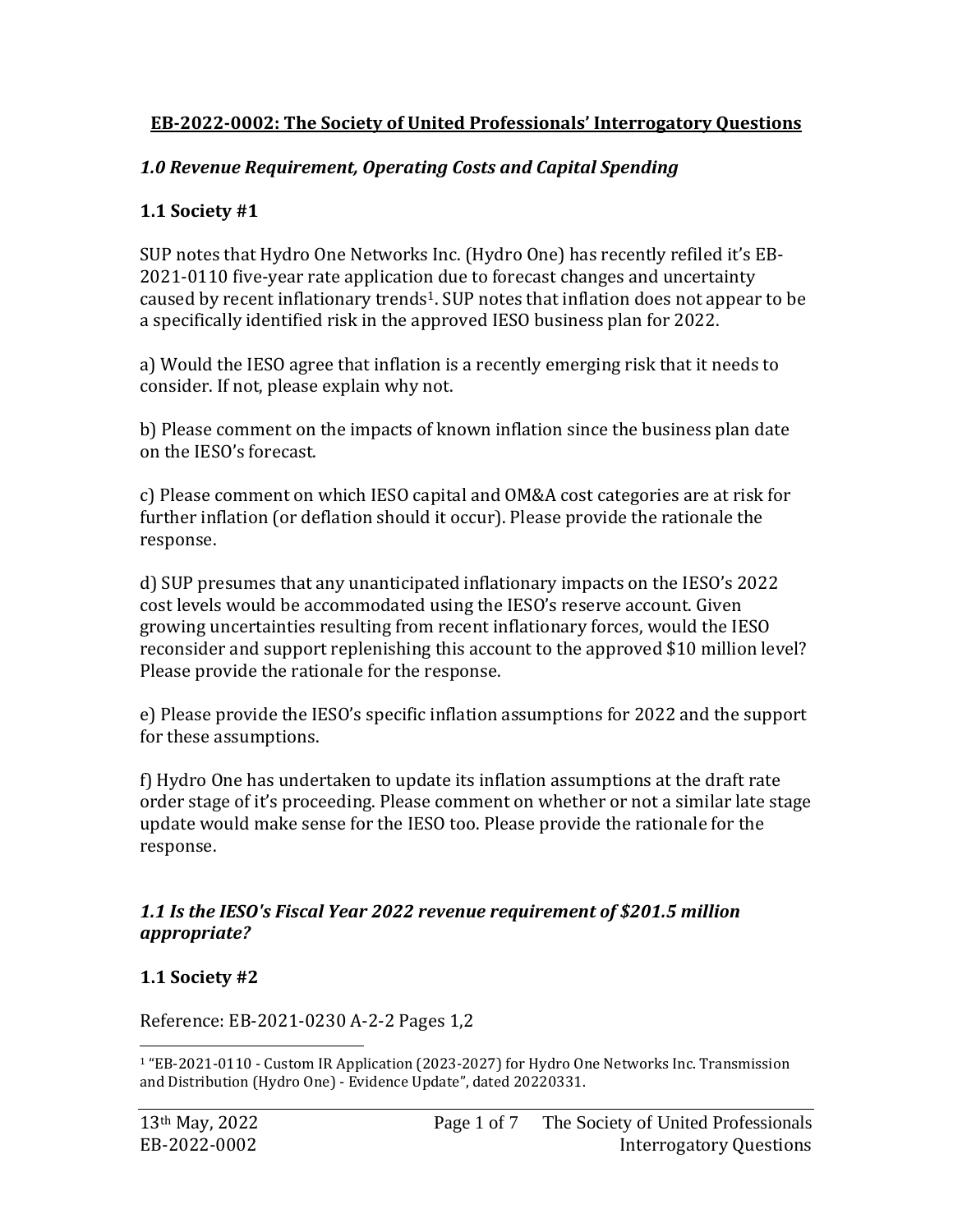*The IESO has also started an assessment of office space needs in response to the COVID-19 pandemic impact which has the potential to allow the IESO to reconfigure and reduce overall office footprint by exploring a hybrid working model for returning to the office.* 

a) Please provide a copy of the final version of this assessment.

b) Please explain the hybrid working model which was being explored.

c) Has this been put in place?

d) What impact has this had on 2022 costs?

## *1.2 Are the IESO's 2022 projected staffing levels and compensation (including salaries, benefits, pensions and other post-employment benefits) appropriate?*

## **1.2 Society #3**

Reference: D-1-3 Staffing and Compensation, Page 1, Table 1 "Staffing and Operating Compensation Expenses"

As per the referenced table, management FTE's and compensation were more than 15% above budget in 2021. The 2022 budget for management FTE's and compensation are more than 13% above the 2021 budget.

a) Please explain why management FTE's and compensation are substantially higher than the 2021 budget for both 2021 actuals and the 2022 budget. Are these increases in part due to conversions of MP6 staff to management staff?

b) In contrast, non-management regular FTE's for both 2021 actuals and the 2022 budget are lower than the 2021 budget. Further, there are 4.7 non-management regular FTE's per management FTE in the 2021 budget, 3.9 in the 2021 actual, and 4.1 in the 2022 budget. Please explain why IESO has chosen to decrease the number of non-management FTE's per management FTE?

c) In 2022, the number of executive FTE's increases by 1 or more than 14% over both the 2021 actual and budget. Please explain this substantial increase in executive FTE's. If this increase is due to the substantial increase in management FTE's explored in part a) above, please explain why the existing 7 executive FTE's could not take line accountability for these additional management FTE's.

## **1.2 Society #4**

Reference: D-1-3 Staffing and Compensation Page 2, lns 4-8

*Compensation and benefits expenses in the 2022 budget are 2% or \$2.5 million higher than 2021, due to additional FTEs required to support key business priorities (\$4.8*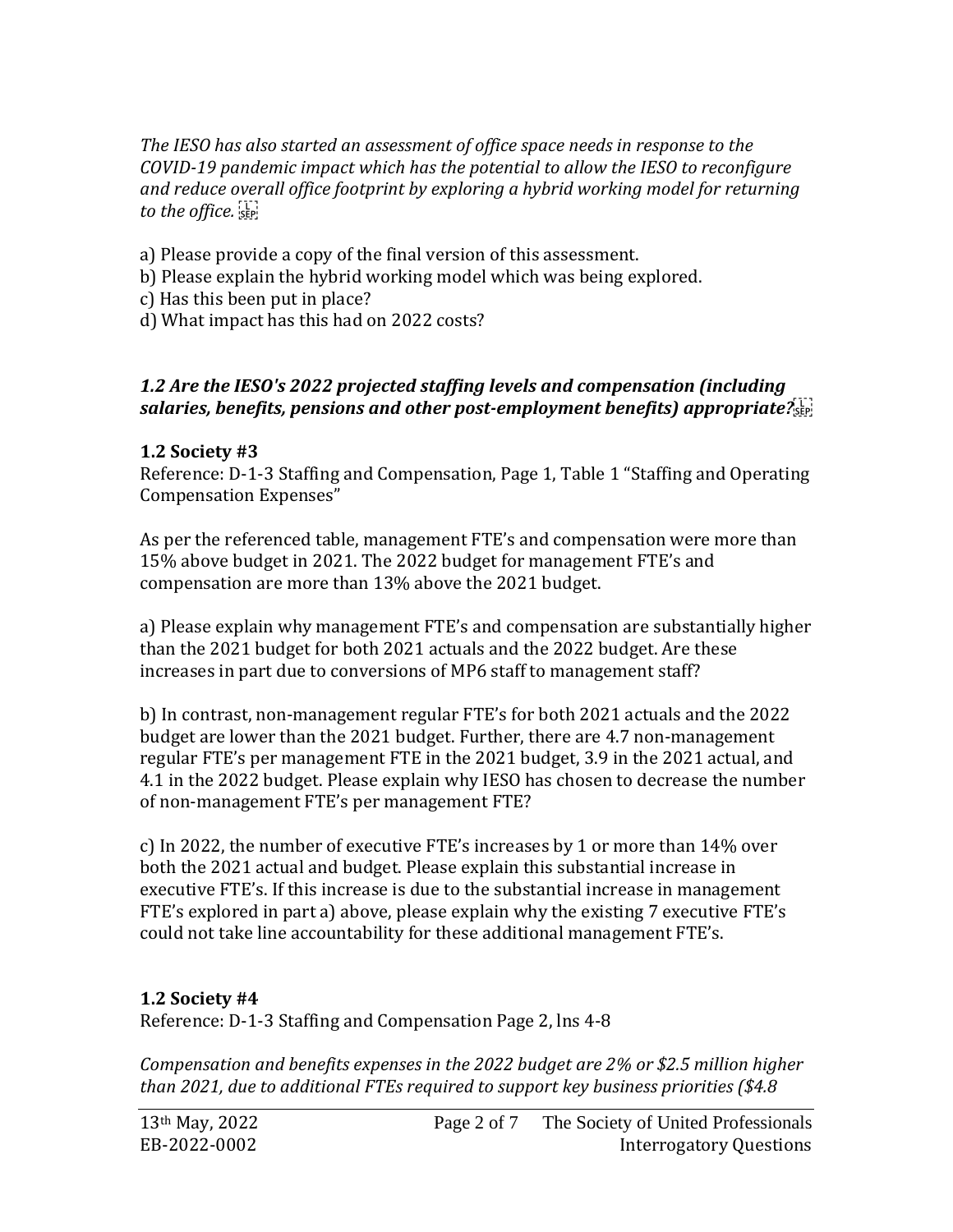*million), and collective agreement escalation impact (\$3.0 million). These increases are mostly offset by a pension liability actuarial update (\$4.0 million) and other lower compensation costs (\$1.3 million – mostly related to non-reoccurring 2021 severance and overtime expenses).*

a) Please provide a copy of the pension liability actuarial update report.

b) How often does IESO update its pension liability actuarial report?

# **1.2 Society #5**

Reference: D-1-3 Staffing and Compensation Page 2, lns 13-19

*Employee benefits, as an expense category, are related to health and dental benefit coverage, pension plan expenses, and other (non-pension) post-employment and postretirement benefit expenses (OPEB). 2021 actual benefit costs were approximately 37% of salary and wages, consistent with the 2021 budget assumption, and for 2022 budget this rate is projected at 31% of salary and wages. The reduction in costs in the 2022 budget reflects the IESO's actuarial provider assumption for retirement benefits plans (Registered Pension Plan, Supplemental Employee Retirement Plan and other post-employment and post-retirement benefits).* 

a) Please provide "the IESO's actuarial provider assumption for retirement benefits plans", along with their calculations of the reduced benefit claims costs. If this is contained in a report and/ or memorandum please provide such.

b) If there is an OPEB actuarial update please provide that.

# **1.2 Society #6**

Reference: Exhibit D-1-3, Attachment 1 Appendix 2-K

a) For each of the four categories (ie FTE's, Total Salary and Wages, Total Benefits, Total Compensation), please break out Non-Management Regular and Non-Management Temporary into Society and PWU represented employees.

b) In the table provided to answer part a) above, please separate out pension contributions from Total Benefits

c) Does Attachment 1 include compensation costs which are capitalized? If not, please provide a version of the table created to answer parts a) and b) above for capitalized labour costs.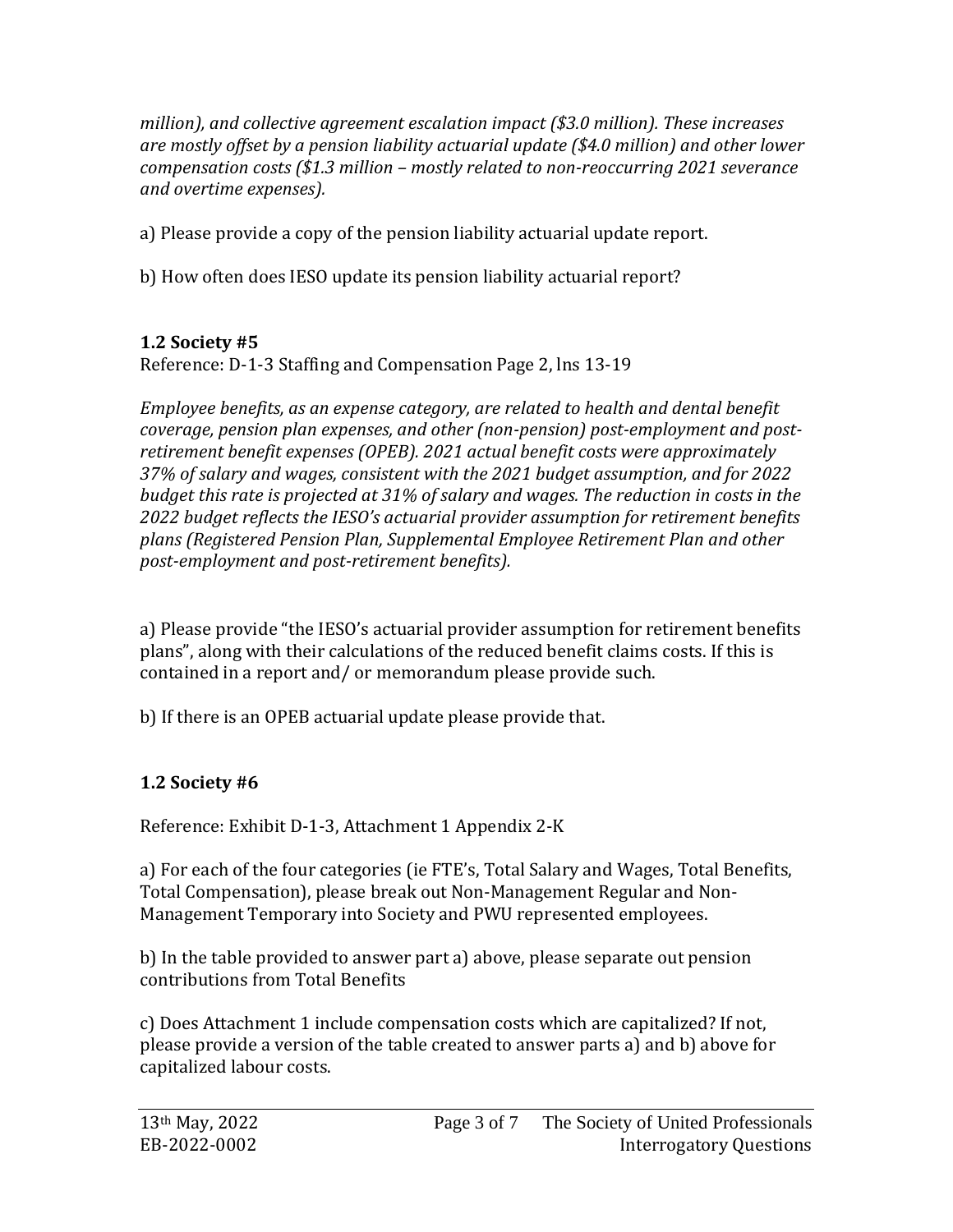d) Please provide the above in an excel spreadsheet.

# **5.0Commitments from Previous OEB Decisions**

## *5.1 Has the IESO responded appropriately to outstanding OEB directions from previous proceedings?*

# **5.1 Society #7**

Reference: B-1-3 Minister of Energy, Northern Development and Mines letter approving the 2022- 2024 Business Plan, dated February 3, 2022. Page 2

The next IESO Business Plan (to be submitted September 2022) is to elaborate upon how it meets government priorities including: *d) Workforce Management g) Diversity and Inclusion* 

a) Please explain what the government priorities are regarding both Workforce Management and Diversity and Inclusion and how they impact upon IESO.

# **5.1 Society #8**

Reference: B-1-3 Minister of Energy, Northern Development and Mines letter approving the 2022- 2024 Business Plan, dated February 3, 2022. Page 2

The minister states in his letter that he expects the IESO business plan to provide updates on:

*2 Progress with execution on government priority initiatives discussed in the Consolidated Business Plan, including those outlined in my letters to the IESO dated October 7, 2021 and November 10, 2021.* 

*6 Collective bargaining and alignment with broader government priorities on broader public sector compensation.* 

a) Please provide the Minister's two letters to the IESO dated October 7, 2021 and November 10, 2021 and explain what progress has been made by IESO on execution of the government priority initiatives outlined in them.

b) Please explain what the "broader government priorities on broader public sector compensation" are.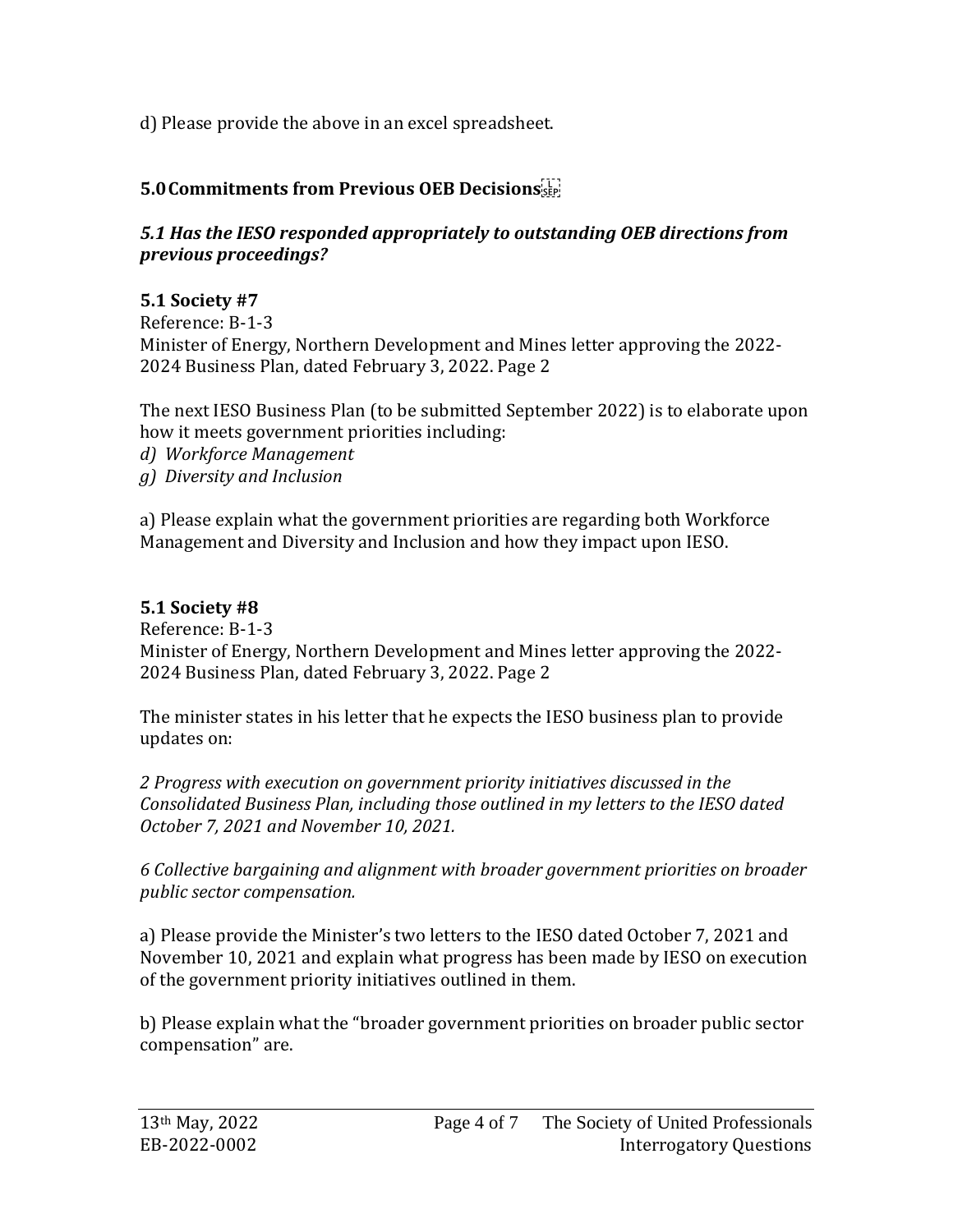c) Please explain what IESO intends to do in order to become in "alignment with broader government priorities on broader public sector compensation".

# **5.1 Society #9**

# References:

D-1-3 Staffing and Compensation Table 2: Ongoing and Planned Efforts to Make Progress towards the 50th Percentile for Total Remuneration p4

*The Power Worker's Union (PWU) Collective Agreement expired as of April 1, 2020. Through collective bargaining, the PWU salary increases were set at 1% for the April 1, 2020 to March 31, 2021 period (one- year contract). The IESO is currently in negotiations for the contract beginning April 1 2021.* 

*Society's Collective Agreement expired as of December 31, 2021. The IESO and Society engaged in collective bargaining in 2021 which resulted in an arbitrated settlement of a 1% economic salary increase for 2022. The terms of the Collective Agreement are in place for 2022 and will expire as of December 31, 2022.* 

Exhibit D-1-3 Attachment 3, "Non-Executive Total Remuneration Review", Mercer dated 2022 February 18. p4

*All compensation data are reflective of the most recently available data as of April 1, 2021, and are aged to reflect April 1, 2022 compensation levels, based on sector.* 

a) As per the first reference, SUP wages in 2022 were increased by 1% and PWU's wages have not been increased since 2020. Meanwhile inflation in Canada in 2021 and 2022 has exceeded 3% and 5% respectively<sup>2</sup>. As per Mercer, how has this impacted SUP's and PWU's as well as IESO's overall standing in its remuneration review where it has "aged" data from April 1, 2021 to reflect April 1, 2022 compensation levels? Or has Mercer not taken this into account? Please explain Mercer's rationale for the methodology which it has applied.

b) As per Mercer, how would the referenced contract wage increases impact SUP's and PWU's as well as IESO's overall standing in a remuneration review based on 2022 compensation data?

<sup>2</sup> EB-2021-0110 Exhibit O-1-2 Attachment 1.1 p2 Scotiabank Inflation Forecast dated 2022-03-31

*<sup>&</sup>quot;Our forecast is for Canadian inflation to equal 5.9% in 2022, 3.1% in 2023, 21⁄2% in 2024 and then return toward the Bank of Canada's 2% inflation target in subsequent years."*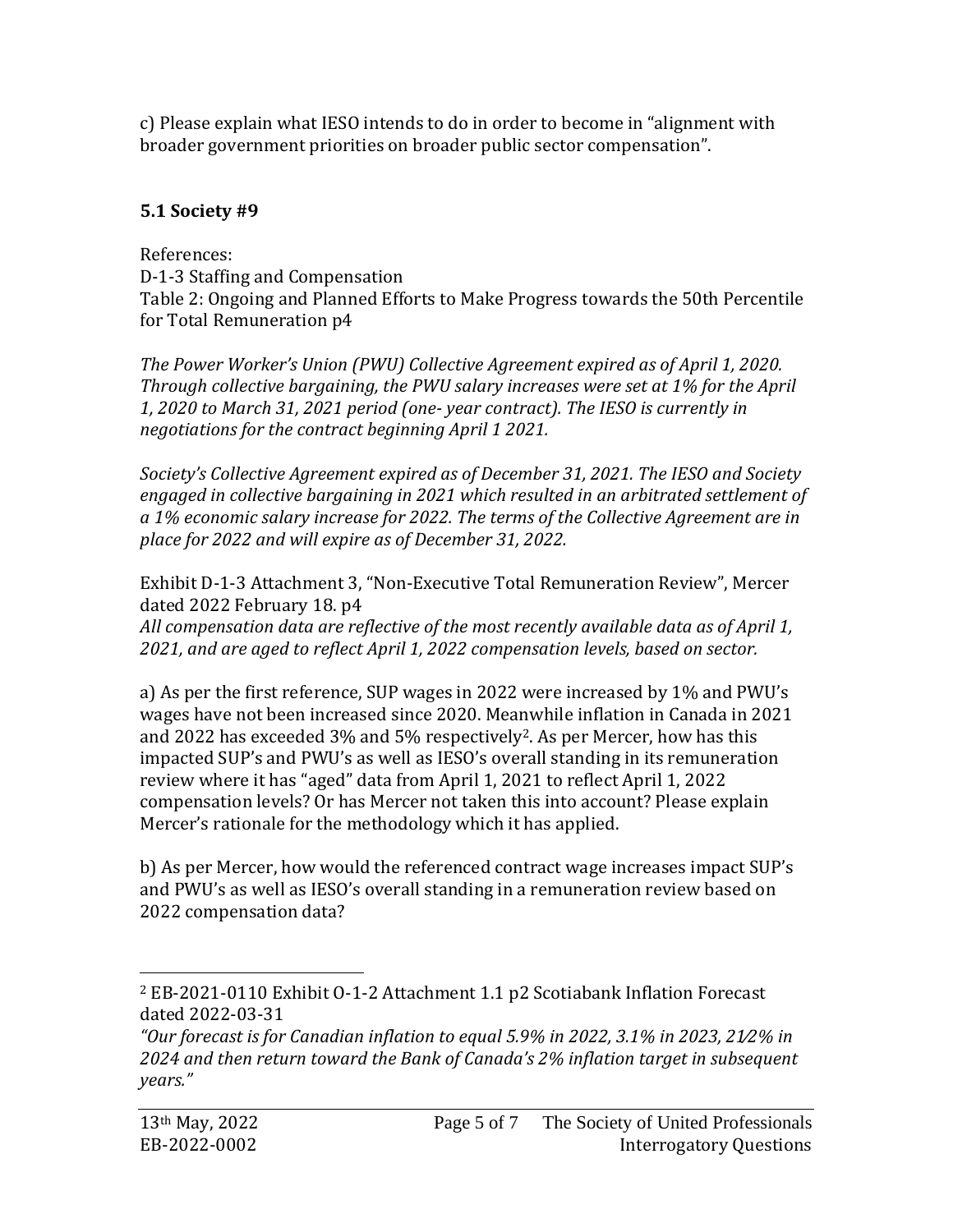## **5.1 Society #10**

References:

D-1-3 Staffing and Compensation

Table 2: Ongoing and Planned Efforts to Make Progress towards the 50th Percentile for Total Remuneration p4,5

## *Negotiated plan changes, not yet implemented, that will have a positive impact on future cost containment*

• *Effective March 31, 2025 the undiscounted early retirement rule for PWU and Society will change to reflect the Rule of 85 (age & service) from the Rule of 82. This will ensure employees have to contribute to their pensions for a longer period of time, reducing the cost burden on the IESO.* 

• *Effective March 31, 2025 an averaging period of 60 months, rather than 36 months, will determine pensionable earnings for both PWU and Society.* 

Exhibit D-1-3 Attachment 3, "Non-Executive Total Remuneration Review", Mercer dated 2022 February 18. p4

*For the retirement and benefits program review, Mercer benchmarked the IESO against the energy, private and public sector peer groups for organizations available in the Mercer Plan Design databases considering their relative employer provided value ("EPV"). Relative value analysis focuses only on the plan design as it sets all other cost drivers at a common level and is more consistent when comparing the value of the benefit programs of several organizations.* 

As per the first reference, effective March 31, 2025 both SUP and PWU represented employees will contribute to the pension plan for three additional years and newly retired staff after that date will collect a smaller annual pension [due to the calculation being based on the last five years of pensionable earnings in place of the last three years].

a) Please explain in detail how this material reduction in IESO's pension liability has been reflected in Mercer's retirement and benefits program review as provided in the second reference. If this has not been reflected in the Mercer remuneration review, please explain in detail Mercer's rationale for ignoring this material reduction in IESO's pension liability.

## **5.1 Society #11**

Reference: D-1-3 Staffing and Compensation Table 2: Ongoing and Planned Efforts to Make Progress towards the 50th Percentile for Total Remuneration p7

*Target Area:* Culture and Values